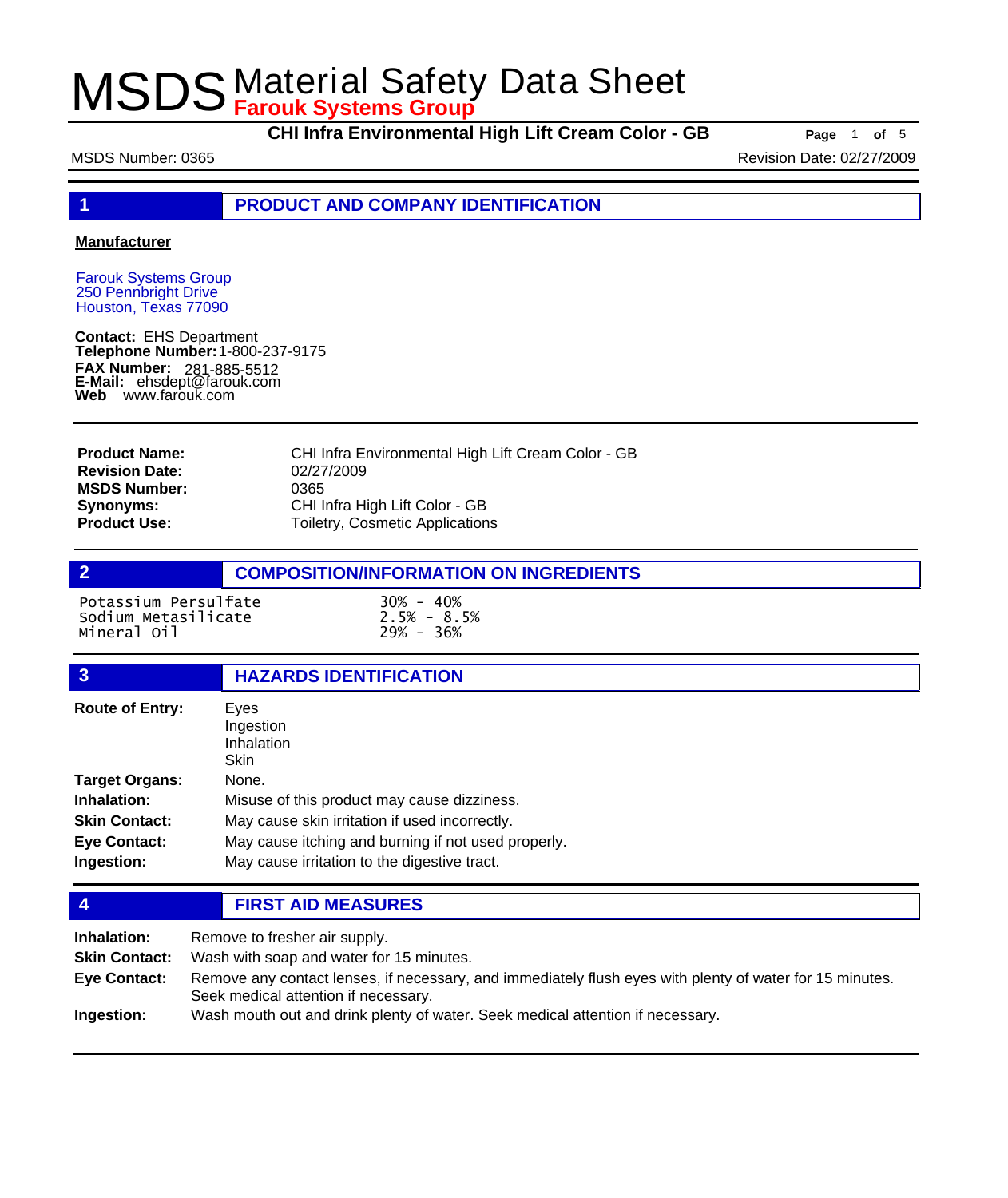**CHI Infra Environmental High Lift Cream Color - GB Page** <sup>2</sup> **of** <sup>5</sup>

MSDS Number: 0365 Revision Date: 02/27/2009

**5 FIRE FIGHTING MEASURES**

FLASHPOINT AND METHOD: Not applicable. FLAMMABLE LIQUIDS: Not available. AUTO IGNITION TEMP: None. FLAMMABLE CLASS: None. BURNING RATE OF SOLID: Not available

GENERAL HAZARDS: Evacuate personnel downwind of fire to avoid inhalation of fumes and smoke.

EXTINGUISHING METHODS: Chemical type foam, Dry Chemical, Water Fog

HAZARDOUS COMBUSTION PRODUCTS: None.

FIRE FIGHTING PROCEDURES: This product is not flammable.However, hazardous decomposition and combustion products may be formed in a fire situation. Cool exposed containers with water spray to prevent overheating.

FIRE FIGHTING EQUIPMENT: Respiratory and eye protection are required for fire fighting personnel. Full protective equipment (Bunker Gear) and self contained breathing apparatus (SCBA) should be used for all indoor fires and significant outdoor fires. For small outdoor fires, which may be easily extinguished with a portable fire extinguisher, use of a SCBA may not be needed.

# **6 ACCIDENTAL RELEASE MEASURES**

SMALL SPILL: When a spill occurs, use absorbent material on the substance. Dispose of the material according to all local, state and federal regulations. Always use an absorbent material when cleaning up a spill.

ENVIRONMENTAL PRECAUTIONS: Avoid run-off or release into sewers, stormdrains and waterways.

GENERAL PRECAUTIONS: Remove containers away from flammable materials.

#### *HANDLING AND STORAGE* Use appropriate personal protective equipment as specified in Section 8. Handle in a manner consistent with good household/personal techniques and practices. **Handling Precautions:** Keep containers/bottles securely sealed when not in use. Store in cool/dry conditions that do not exceed room temperature. Try to store product in temperatures between 40°F to 90° F. **Storage Requirements:**

# **8 EXPOSURE CONTROLS/PERSONAL PROTECTION**

| <b>Engineering Controls:</b>      | These recommendations provide general guideance for handling this product safely. Because<br>specific use conditions may vary, safety procedures should be developed for each specific<br>application of this product. When developing procedures, always consider potential waste,<br>disposal and personal safety issues. |
|-----------------------------------|-----------------------------------------------------------------------------------------------------------------------------------------------------------------------------------------------------------------------------------------------------------------------------------------------------------------------------|
| <b>Protective Equipment:</b>      | EYES AND FACE: For reasonable foreseeable uses of this product, eye and face protection<br>is not required.<br>SKIN: For reasonable foreseeable uses of this product, skin protection is not required.<br>RESPIRATORY: For reasonable foreseeable uses of this product, respiratory protection is not<br>required.          |
| <b>Exposure Guidelines/Other:</b> | EXPOSURE GUIDELINES: Overexposure is unlikely. Since all parameters cannot be foreseen, the use of engineering controls to reduce<br>exposure may be necessary.                                                                                                                                                             |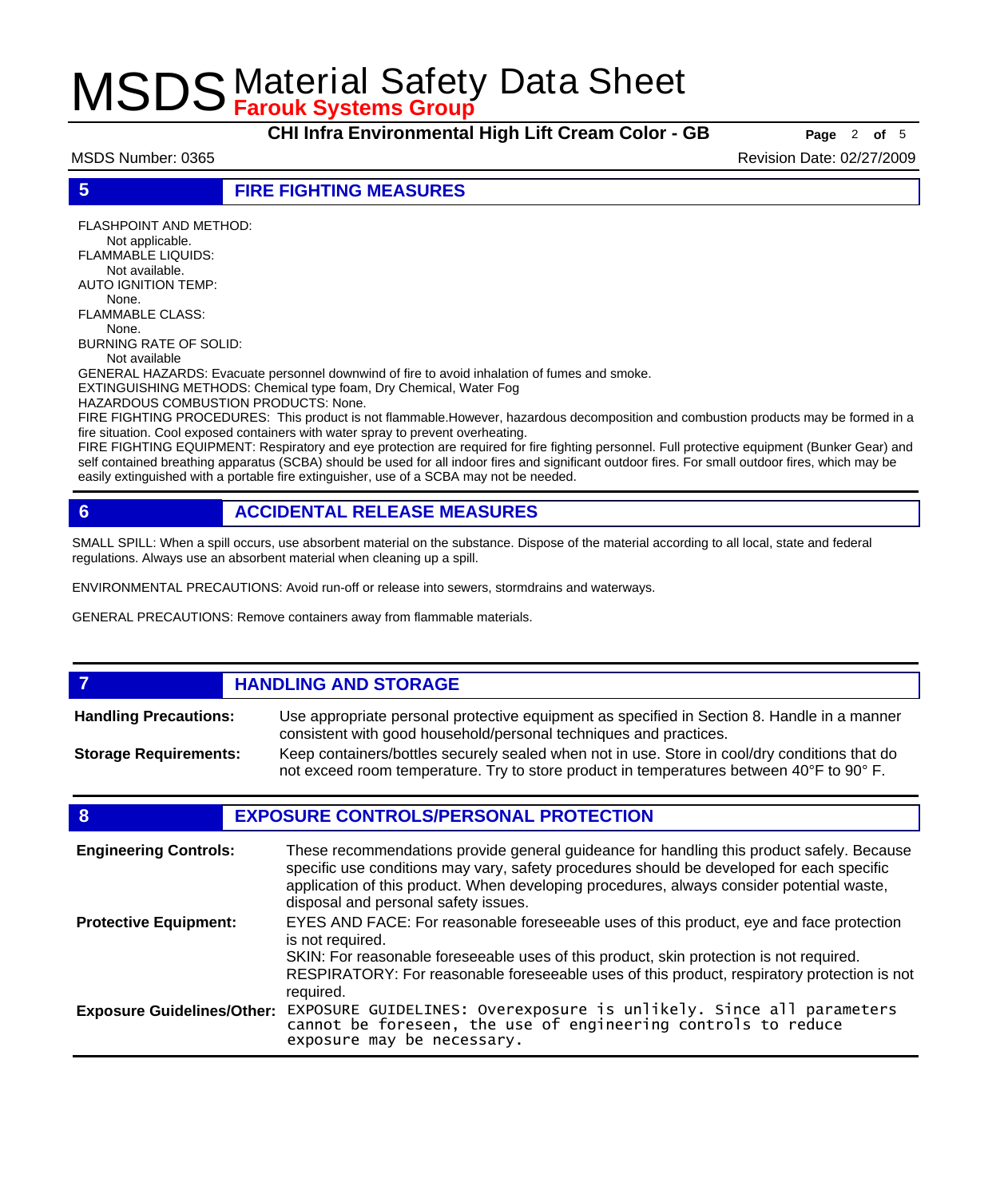**CHI Infra Environmental High Lift Cream Color - GB Page** <sup>3</sup> **of** <sup>5</sup>

MSDS Number: 0365 Revision Date: 02/27/2009

### **9 PHYSICAL AND CHEMICAL PROPERTIES**

| Golden, brown color |
|---------------------|
| Creme               |
| Pleasant, fragrance |
| $10.5 - 11.5$       |
| N/A                 |
| N/A                 |
|                     |

**Boiling Point:** N/A **Freezing/Melting Pt.:** N/A **Solubility:** Soluble in water. **Spec Grav./Density:** N/A

| 10                                    | <b>STABILITY AND REACTIVITY</b> |                                                                               |
|---------------------------------------|---------------------------------|-------------------------------------------------------------------------------|
| <b>Stability:</b>                     |                                 | YES.                                                                          |
| <b>Conditions to avoid:</b>           |                                 | None.                                                                         |
| Materials to avoid (incompatability): |                                 | Keep away from strong acids, reducing chemicals and heavy metals.             |
|                                       |                                 | Hazardous Decomposition products: Releases oxygen which may intensify a fire. |
| <b>Hazardous Polymerization:</b>      |                                 | Will Not Occur.                                                               |
|                                       |                                 |                                                                               |

#### **11 TOXICOLOGICAL INFORMATION**

ACUTE:

DERMAL LD50: Not available. ORAL LD50: Not available. INHALATION LC50: Not available. EYE EFFECTS: This product may cause irritation to eyes if not used under normal conditions. TARGET ORGANS: NONE. SENSITIZATIONS: Not available. CARCINOGENICITY: IARC: Listed by IARC - No. NTP: Listed by NTP - No. OSHA: Listed by OSHA - No.

MUTAGENICITY: Not available. REPRODUCTIVE EFFECTS: None. TERATOGENIC EFFECTS: Not available.

## **12 ECOLOGICAL INFORMATION**

ENVIRONMENTAL DATA: Not available. ECOTOXICOLOGICAL INFO: Not available. DISTRIBUTION: Not available. CHEMICAL FATE INFO: Not available.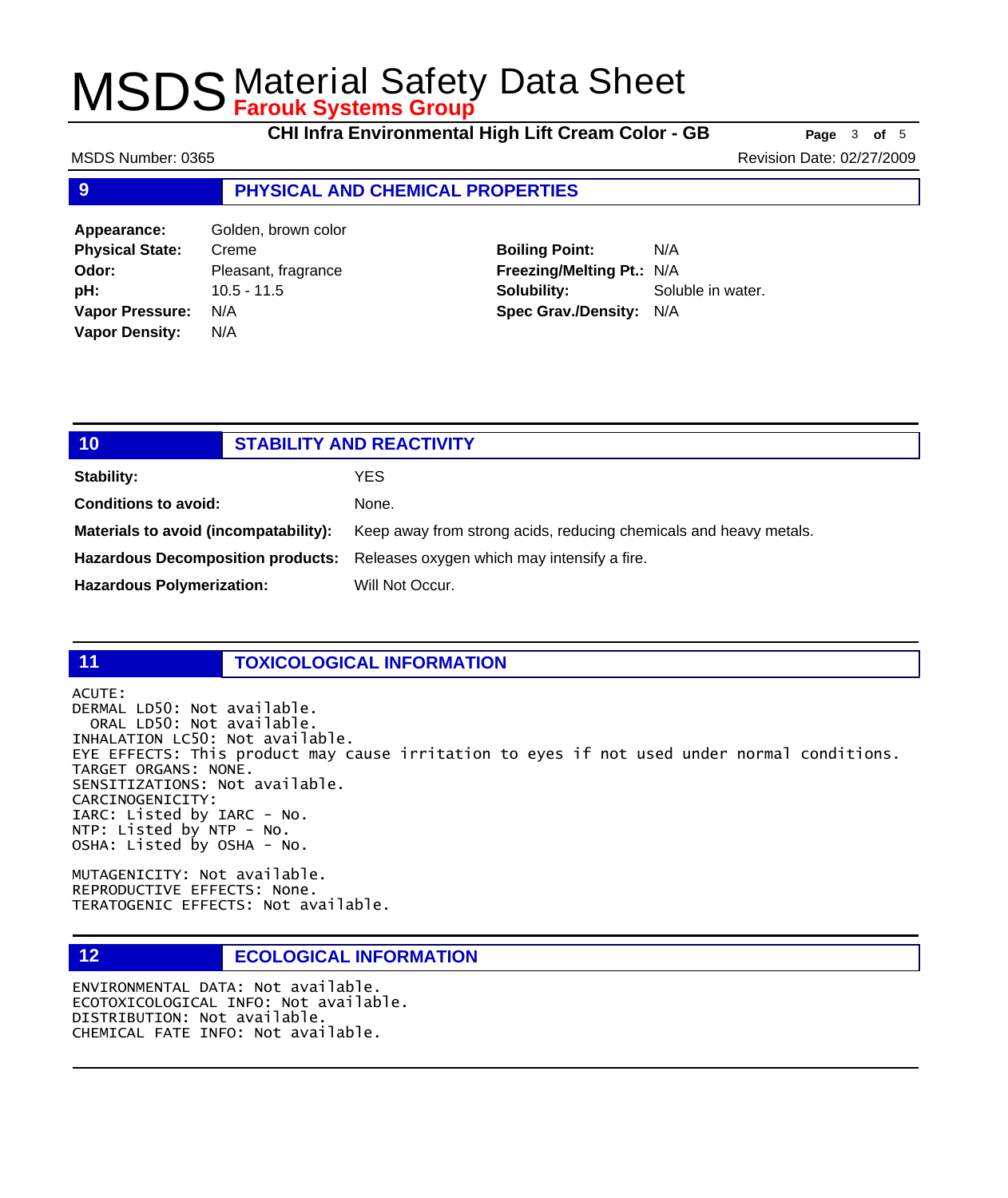**CHI Infra Environmental High Lift Cream Color - GB Page** <sup>4</sup> **of** <sup>5</sup>

MSDS Number: 0365 Revision Date: 02/27/2009

**13 DISPOSAL CONSIDERATIONS**

US EPA Waste Number and Descriptions:

DISPOSAL METHOD: Controlled release of diluted product into a biological wastewater treatment plant. COMPONENT WASTE NUMBER: No EPA Waste Numbers are applicable for this product's components. DISPOSAL INSTRUCTIONS: Dispose of waste material according to local, state and federal rules and regulations.

**14 TRANSPORT INFORMATION**

This product is regulated as a hazardous material by the United States (DOT) or Canadian (TDG) transportation regulations.

DOT CLASSIFICATION: Shipping Name: Consumer Commodity Class: ORM-D

IMDG CLASSIFICATION: Shipping Name: Oxidizing Liquid, nos(Potassium Persulfate mixture) - UN3139, PG III Class: 5.1 - Oxidizer

IATA CLASSIFICATION: Shipping Name: Oxidizing Liquid, nos (Potassium Persulfate mixture) - UN3139, PG III Class: 5.1 - Oxidizer Pkg Inst - Y514

1-800-424-9300 1-703-527-3887 CHEMTREC

Outside the United States

# **15 REGULATORY INFORMATION**

UNITED STATES: SARA TITLE III (Superfund Amendments and Reauthorization Act) 311/312 HAZARD CATEGORIES Fire: No. Pressure Generating: No. Reactivity: No. Acute: No. 313 REPORTABLE INGREDIENTS: Not applicable. TITLE III NOTES: None. CERCLA(Comprehensive Response, Compensation, and Liability Act) CERCLA RQ: None. TSCA(Toxic Substance Release Act) TSCA REGULATORY: All ingredients are listed in the TSCA Inventory. CANADA: WHMIS(WORKER HAZARDOUS MATERIAL INFORMATION SYSTEM) This product is WHMIS controlled. CANADIAN INGREDIENT DISCLOSURE LIST: Sodium Metasilicate. CANADIAN ENVIRONMENTAL PROTECTION ACT: All intentional ingredients are listed on the DSL(Domestic Substance List). EUROPEAN COMMUNITY: EU REGULATORY: All intentional ingredients are listed on the European's EINECS Inventory. STATE REGULATIONS: Not available. LOCAL REGULATIONS: Not available.